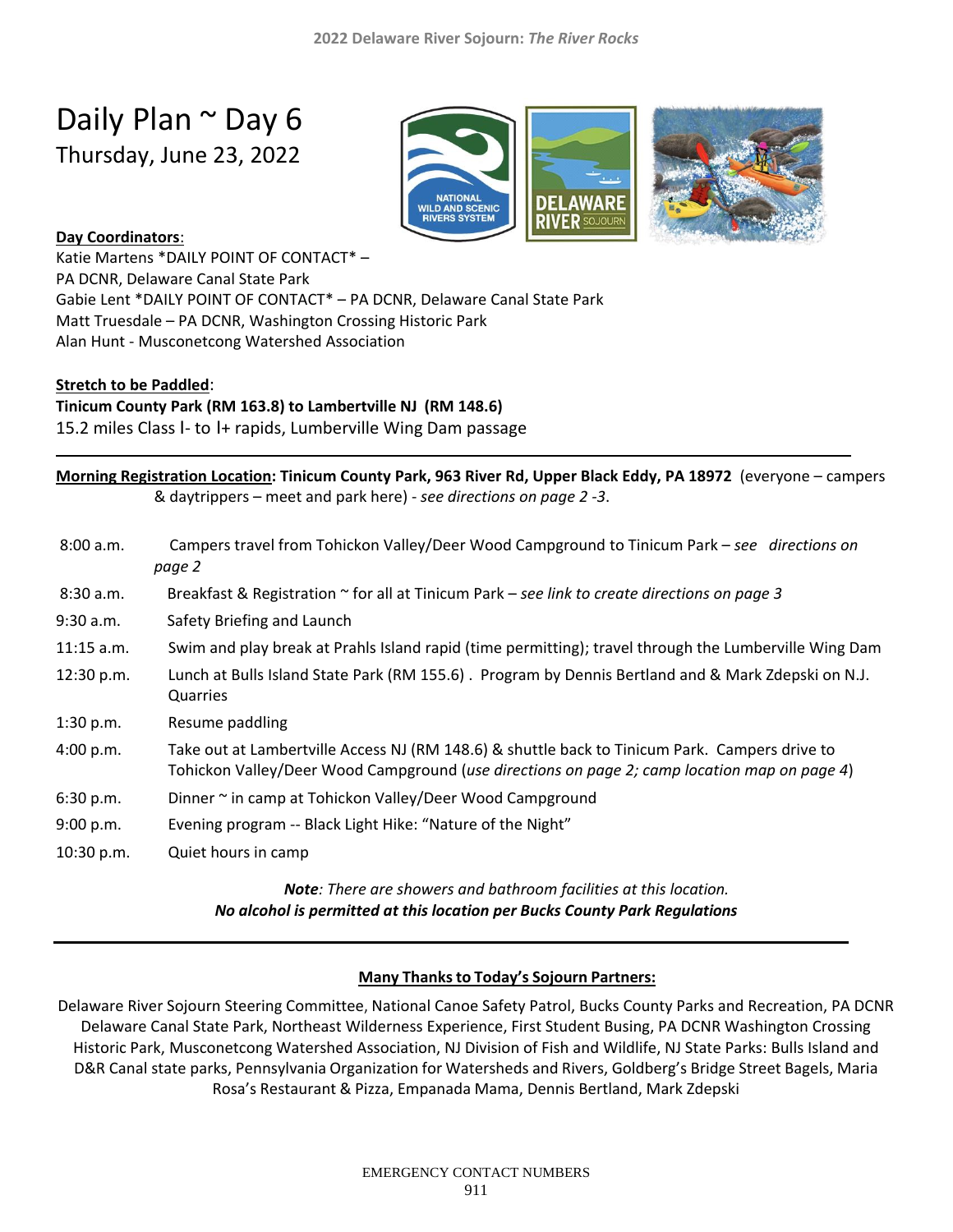**2022 Delaware River Sojourn:** *The River Rocks*

#### **Special Thanksto Sojourn Sponsors:**

ShopRite, NJ State Park Service: Division of Parks & Forestry, PA Dept. of Conservation and Natural Resources

#### **Special Thanks to Sojourn Grantors:**

PA Organization for Watersheds and Rivers (POWR), NPS Lower Delaware Scenic and Recreational River, PPL

*Special Thanks to Sandy Schultz, T-shirt artist*

## **Directions from Tohickon Valley/Deer Wood Campground, 171 Cafferty Rd., Pipersville, PA to Tinicum Park, 963 River Rd., Upper Black Eddy, PA**



Google link for these directions:<https://goo.gl/maps/SmBNX7fF7weiNWfV9>

*Reverse these directions to return to Tohickon Valley/Deer Wood Campground at end of day*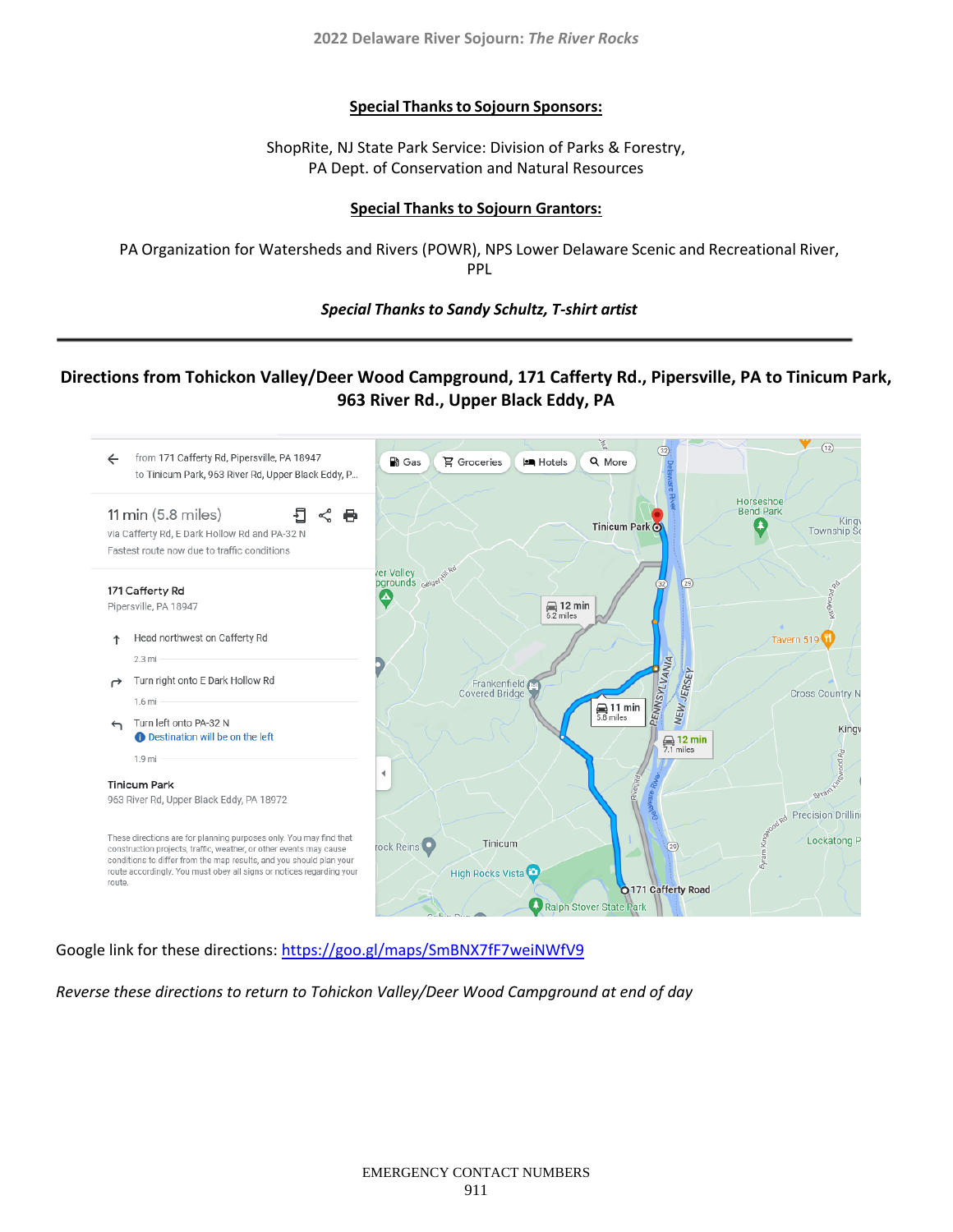## **Tinicum County Park 963 River Rd., Upper Black Eddy, PA**



Link to create your own directions to Tinicum County Park:<https://goo.gl/maps/Aqd5veAJe8e3pez28>